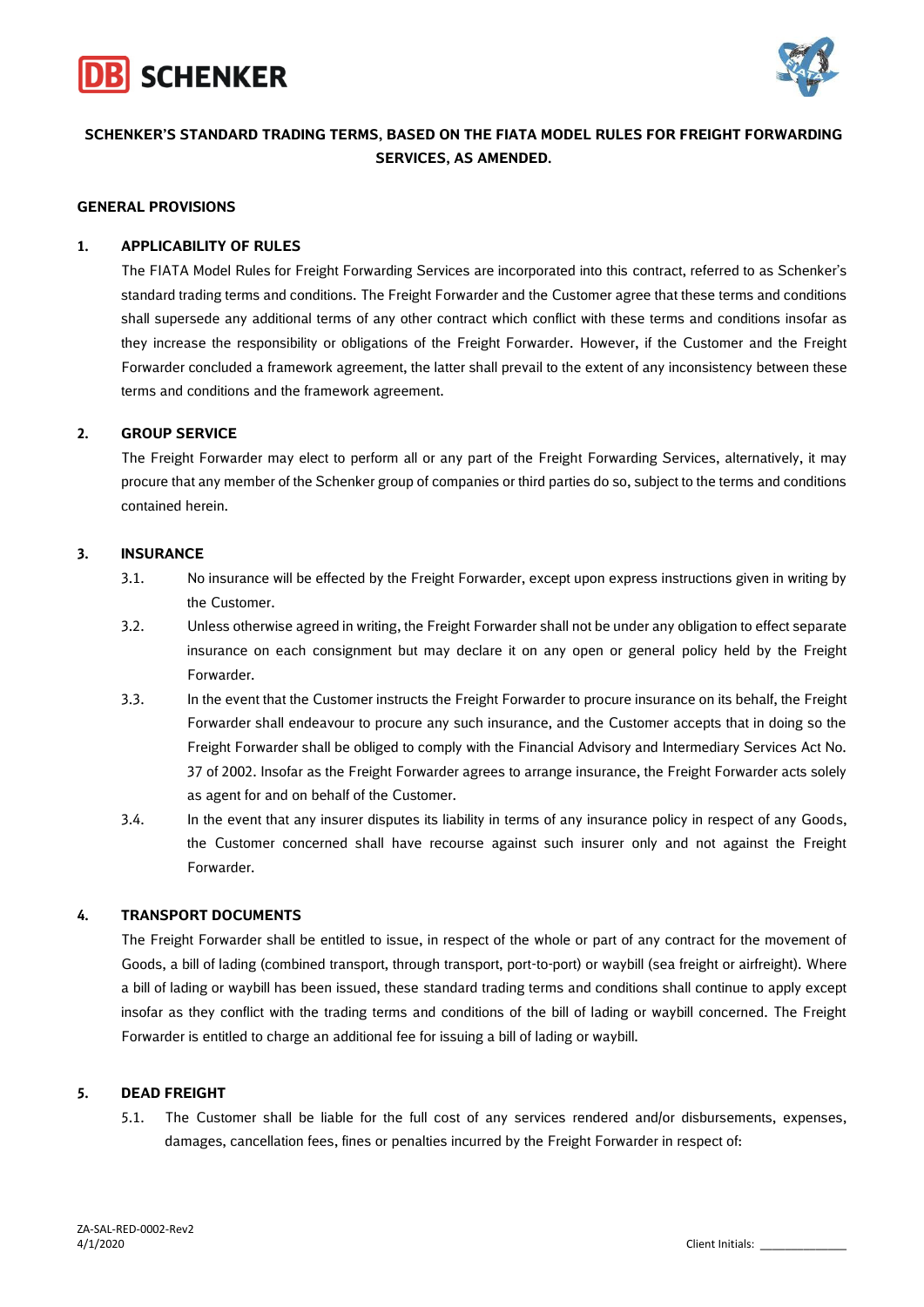



- 5.1.1. Any dead freight as a result of a booking cancelled or any late amendment of a booking by the Customer;
- 5.1.2. Goods which are loaded on board a vessel, irrespective of whether the vessel sails or if the Goods are, or must be, transhipped; or
- 5.1.3. Goods which are placed at the Freight Forwarder's disposal but, for whatever reason, are not loaded for carriage.

## **6. SOLAS CONVENTION**

- 6.1. In circumstances where the Customer or the Customer's agent is the named shipper (for the purposes of this clause 7, referred to as "the Named Shipper") in any Sea Transport Document as defined in the Sea Transport Documents Act 65 of 2000, in respect of the carriage of the Goods and the Freight Forwarder's Services to the Customer do not include the weighing of the Goods by the Freight Forwarder, the Named Shipper shall strictly comply with the SOLAS Guidelines, and, where applicable, the SOLAS Regulations, as amended, and shall timeously provide the Freight Forwarder with a Written Declaration specifying the verified gross mass of the packed container.
- 6.2. In circumstances where either the Customer or the Freight Forwarder weighs the Goods to obtain the verified gross mass of the packed container, the Customer shall have no claim of any nature whatsoever against the Freight Forwarder as a result of or relating to, inter alia:
	- 6.2.1. the container(s) not being loaded onto a vessel due to the Master of the vessel in respect of which the Goods are to be carried, the terminal representative, the South African Maritime Safety Authority, or any other entity having the requisite authority to determine compliance with the SOLAS Guidelines, determines that the SOLAS Guidelines have not been complied with;
	- 6.2.2. the late delivery of a Written Declaration specifying the verified gross mass of the packed container to the Freight Forwarder;
	- 6.2.3. any discrepancy between a verified gross mass of a packed container obtained prior to the container's delivery to the port terminal facility and a verified gross mass of the container obtained by that port facility's weighing of the container;
	- 6.2.4. any penalty, fine, cost or other expense being incurred by the Customer in circumstances where the terminal representative, the South African Maritime Safety Authority, or any other entity having the requisite authority to determine compliance with the SOLAS Guidelines, determines that the SOLAS Guidelines have not been complied with.
- 6.3. The Customer, whether or not it is the Named Shipper, indemnifies and holds the Freight Forwarder harmless against all liability, damages, costs, penalties, fines and expenses whatsoever incurred or suffered by the Freight Forwarder (including but not limited to demurrage, detention and storage fees) relating to the Goods, as well as any consequential loss or damages associated with the revocation of the Freight Forwarder's accreditation under the SOLAS Guidelines, arising directly or indirectly from or in connection with the Customer (or the Named Shipper in circumstances where the Customer and the Named Shipper are not the same person) failing to adhere to the provisions of the SOLAS Guidelines to the satisfaction of the Master of the vessel in respect of which the Goods are to be carried, or the terminal representative, or the South African Maritime Safety Authority, or any other entity having the requisite authority to determine compliance with the SOLAS Guidelines.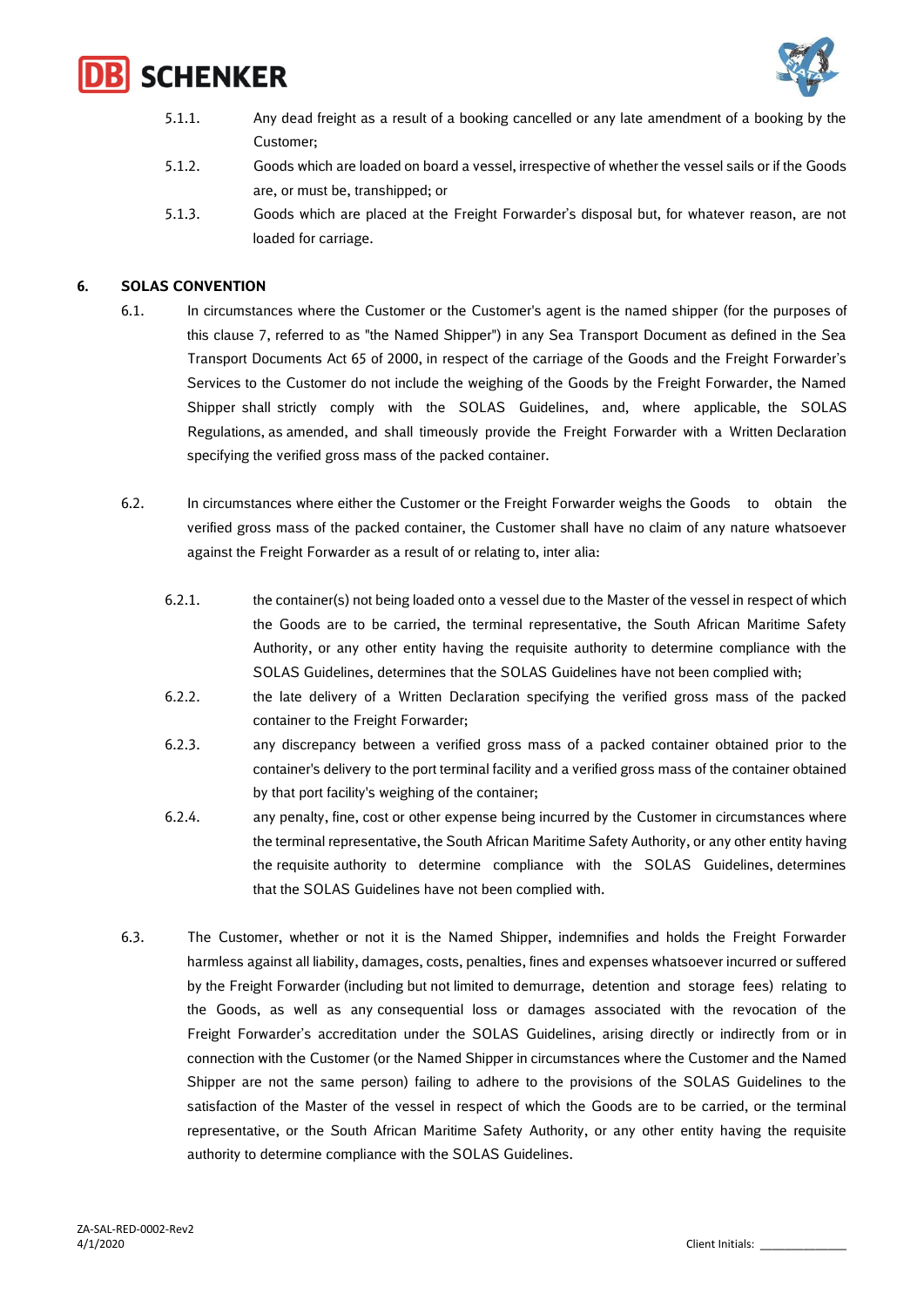



6.4. The Freight Forwarder shall be entitled to raise its usual agency or disbursement fee in circumstances where the Customer's non-compliance with the SOLAS Guidelines or SOLAS Regulations result in inter alia fees, charges, fines, expenses or penalties being incurred and paid by the Freight Forwarder on behalf of the Customer.

## **7. HINDRANCES**

- 7.1. If at any time the Freight Forwarder's performance is or is likely to be affected by any hindrance or risk of any kind (including the condition of the Goods), not arising from any fault or neglect of the Freight Forwarder and which cannot be avoided by the exercise of reasonable endeavours, the Freight Forwarder may abandon the carriage of the Goods under the respective contract and where reasonably possible make the Goods or any part of them available to the Customer at a place which the Freight Forwarder may deem safe and convenient, whereupon delivery shall be deemed to have been made, and the responsibility of the Freight Forwarder in respect of such Goods shall cease.
- 7.2. In any event the Freight Forwarder shall be entitled to the agreed remuneration under the contract and the Customer shall pay any additional costs resulting from the above-mentioned circumstances.

## **8. METHOD AND ROUTE OF TRANSPORTATON**

- 8.1. The Freight Forwarder shall carry out his services according to the Customer's instructions as agreed in writing. If the instructions are inaccurate or incomplete or not according to the contract, the Freight Forwarder may, at the risk and expense of the Customer, act as he deems fit.
- 8.2. Unless otherwise agreed in writing, the Freight Forwarder may without notice to the Customer arrange to carry the Goods on or under deck.
- 8.3. Unless otherwise agreed in writing, the Freight Forwarder may, upon reasonable efforts to inform the Customer, choose or substitute the means, route and procedure to be followed in the handling, stowage, storage and transportation of the Goods.

## **9. TEMPERATURE CONTROLLED GOODS**

- 9.1. The Customer shall not, without giving prior written notice to the Freight Forwarder of a temperature range to be maintained and the nature of the Goods, deliver for transportation any Goods that require specific temperature control.
- 9.2. Where a temperature-controlled container has been packed by the Customer, or a third party on its behalf, the Customer undertakes that:
	- 9.2.1. the Goods have been appropriately pre-cooled or pre-heated;
	- 9.2.2. the Goods have been properly packed into the container; and
	- 9.2.3. the container's thermostatic controls have been properly set.
- 9.3. The Freight Forwarder shall not be liable for any damage or loss to the Goods which is caused by the Customer's failure to comply with this clause or applicable law.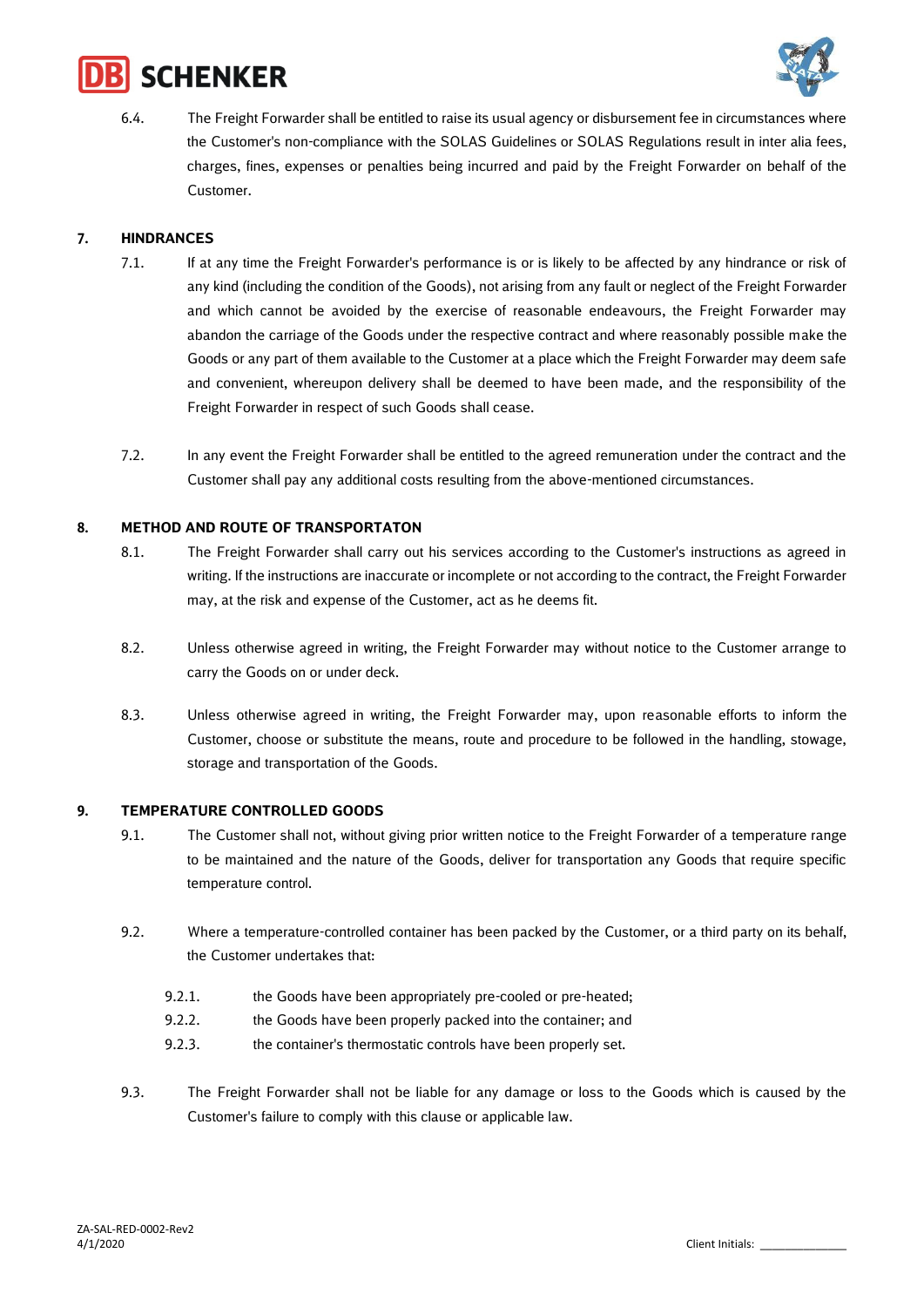



## **PART II. THE FREIGHT FORWARDER'S LIABILITY**

#### **10. THE FREIGHT FORWARDER'S LIABILITY (EXCEPT AS PRINCIPAL)**

## 10.1. **Basis of Liability**

## 10.1.1. **The Freight Forwarder's duty of care**

The Freight Forwarder is liable if he fails to exercise due diligence and take reasonable measures in the performance of the Freight Forwarding Services, in which case he, subject to clause 12, shall compensate the Customer for loss of or damage to the Goods as well as for direct financial loss resulting from a breach of his duty of care.

## 10.1.2. **No liability for third parties**

The Freight Forwarder is not liable for acts and omissions by third parties, such as, but not limited to, Carriers, warehousemen, stevedores, port authorities and other freight forwarders, unless he himself has failed to exercise due diligence in selecting or instructing such third parties.

## 10.2. **The Freight Forwarder's liability as Principal**

#### 10.2.1. **The Freight Forwarder's liability as Carrier**

- a. The Freight Forwarder is subject to liability as principal not only when he actually performs the carriage himself by his own means of transport (performing Carrier), but also if, by issuing his own transport document, he has made an express or implied undertaking to assume Carrier liability (contracting Carrier).
- b. However, the Freight Forwarder shall not be liable as Carrier if the Customer has received a transport document issued by a person other than the Freight Forwarder acting as an agent for the Carrier.

## 10.2.2. **The Freight Forwarder's liability as principal for other services**

With respect to services other than the carriage of Goods such as, but not limited to, storage, handling, packing or distribution of the Goods, as well as ancillary services in connection therewith, the Freight Forwarder shall be liable as principal:

- a. when such services have been performed by himself using his own facilities or employees; or
- b. if an authorised director of the Freight Forwarder has made an express undertaking, in writing, to assume liability as principal.

#### 10.2.3. **The basis of the Freight Forwarder's liability as principal**

If the Freight Forwarder is liable as principal, he shall, subject to clause 11, be responsible and liable for the acts and omissions of third-parties he has engaged for the performance of the contract of carriage or other services in the same manner as if such acts and omissions were his own and his rights and duties shall be subject to the provisions of the law applicable to the mode of transport or service concerned, as well as the additional conditions expressly agreed or, failing express agreement, by the usual conditions for such mode of transport or services.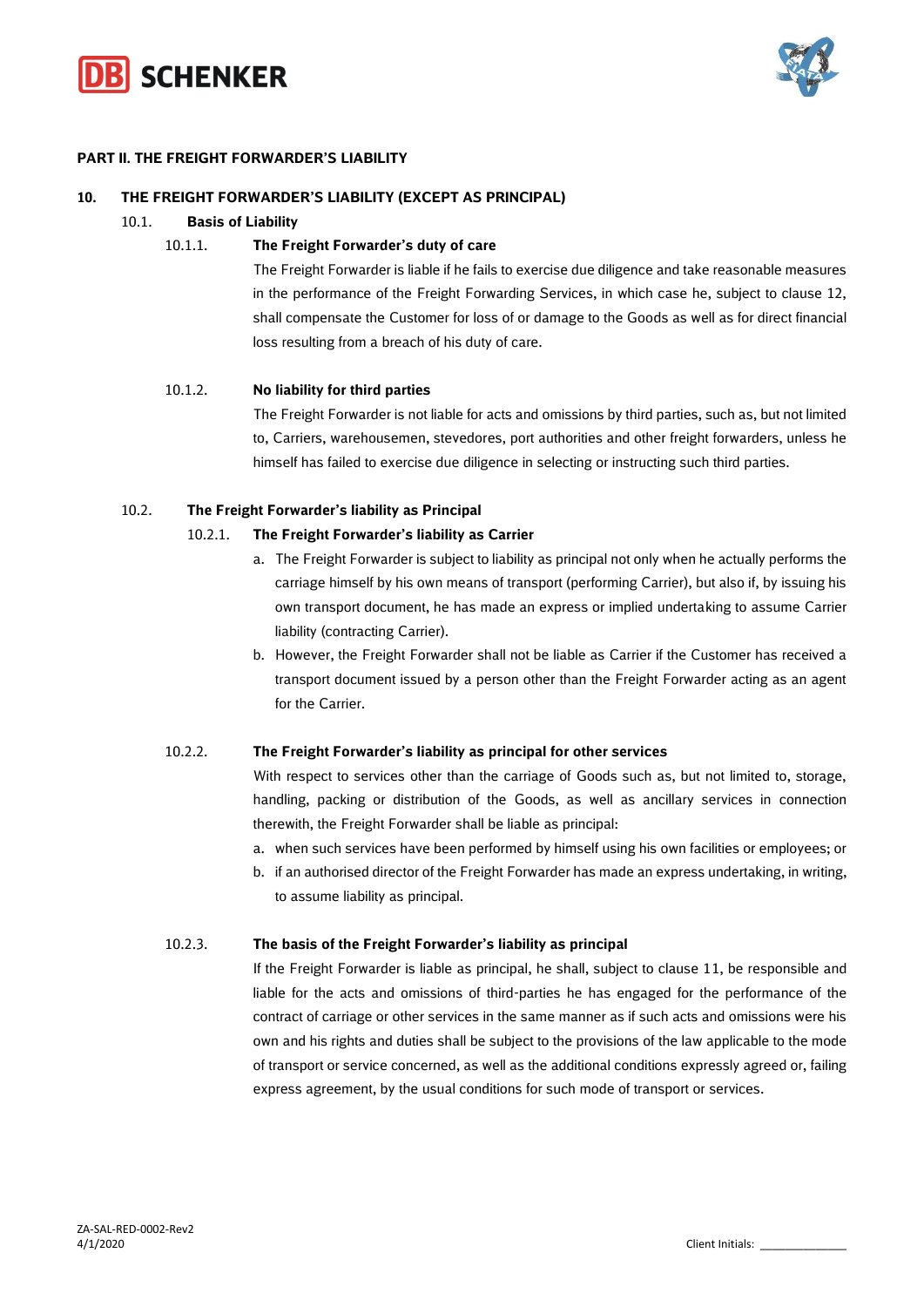



## **11. EXCLUSIONS, ASSESSMENT AND MONETARY LIMITS OF LIABILITY**

#### 11.1. **Exclusions**

The Freight Forwarder shall in no event be liable for:

| 11.1.1. | Valuables or Dangerous Goods unless the value is declared as such to the Freight Forwarder      |
|---------|-------------------------------------------------------------------------------------------------|
|         | prior to the Goods having been delivered into the actual custody of the Freight Forwarder or at |
|         | the time of the conclusion of the contract, whichever is earlier;                               |

- 11.1.2. loss following from delay unless expressly agreed in writing;
- 11.1.3. indirect or consequential loss such as, but not limited to, loss of profit and loss of market;
- 11.1.4. loss of or damage to the goods due to inherent defect of the Goods;
- 11.1.5. acts or omissions of the Customer, its agents or any third party that the Customer employs;
- 11.1.6. improper packing or marking of the Goods, unless the Freight Forwarder is liable as principal for such services.

#### 11.2. **Assessment of compensation**

The value of the Goods shall be determined according to the current commodity exchange price or, if there is no such price, according to the current market price or, if there is no commodity exchange price or current market price, by reference to the normal value of the Goods of the same kind and quality.

## 11.3. **Monetary Limits**

#### 11.3.1. **Loss of or damage to the Goods**

Notwithstanding the provisions of clause 10.2.3, the Freight Forwarder shall not be or become liable for any loss of or damage to the Goods in an amount exceeding the total amount of 666.67 SDR per package or 2 SDR per kilogram of the Goods damaged or lost unless a larger amount is recovered from a person for whom the Freight Forwarder is responsible. If the Goods have not been delivered within ninety consecutive days after the date when the Goods ought to have been delivered, the Customer may, in the absence of evidence to the contrary, treat the Goods as lost.

## 11.3.2. **Limitation of liability delay**

If the Freight Forwarder is liable in respect of loss following from delay, such inability shall be limited to an amount not exceeding the remuneration relating to the service giving rise to the delay.

#### 11.3.3. **Other type of loss**

- 11.3.3.1 Notwithstanding the provisions of clause 10.2.3, the Freight Forwarder's liability for any type of loss not mentioned in clauses 11.3.1 and 11.3.2 shall not exceed the total amount of 36'000 SDR for each incident unless a larger amount is received from a person for whom the Freight Forwarders is responsible.
- 11.3.3.2 In the event that the Customer requests that the liability of the Freight Forwarder should not be governed by the limits in these standard trading terms and conditions, then written notice thereof must be given to and received by the Freight Forwarder 5 (five) business days before any Goods or documents are entrusted to or delivered into the control of the Freight Forwarder, together with a statement of the value of the Goods.
- 11.3.3.3 Upon receipt of any such notice, the Freight Forwarder, represented by a duly authorised director, may in its sole and absolute discretion agree in writing to its liability being increased to a maximum sum equivalent to the sum stated in the notice, in which case it shall be entitled to effect special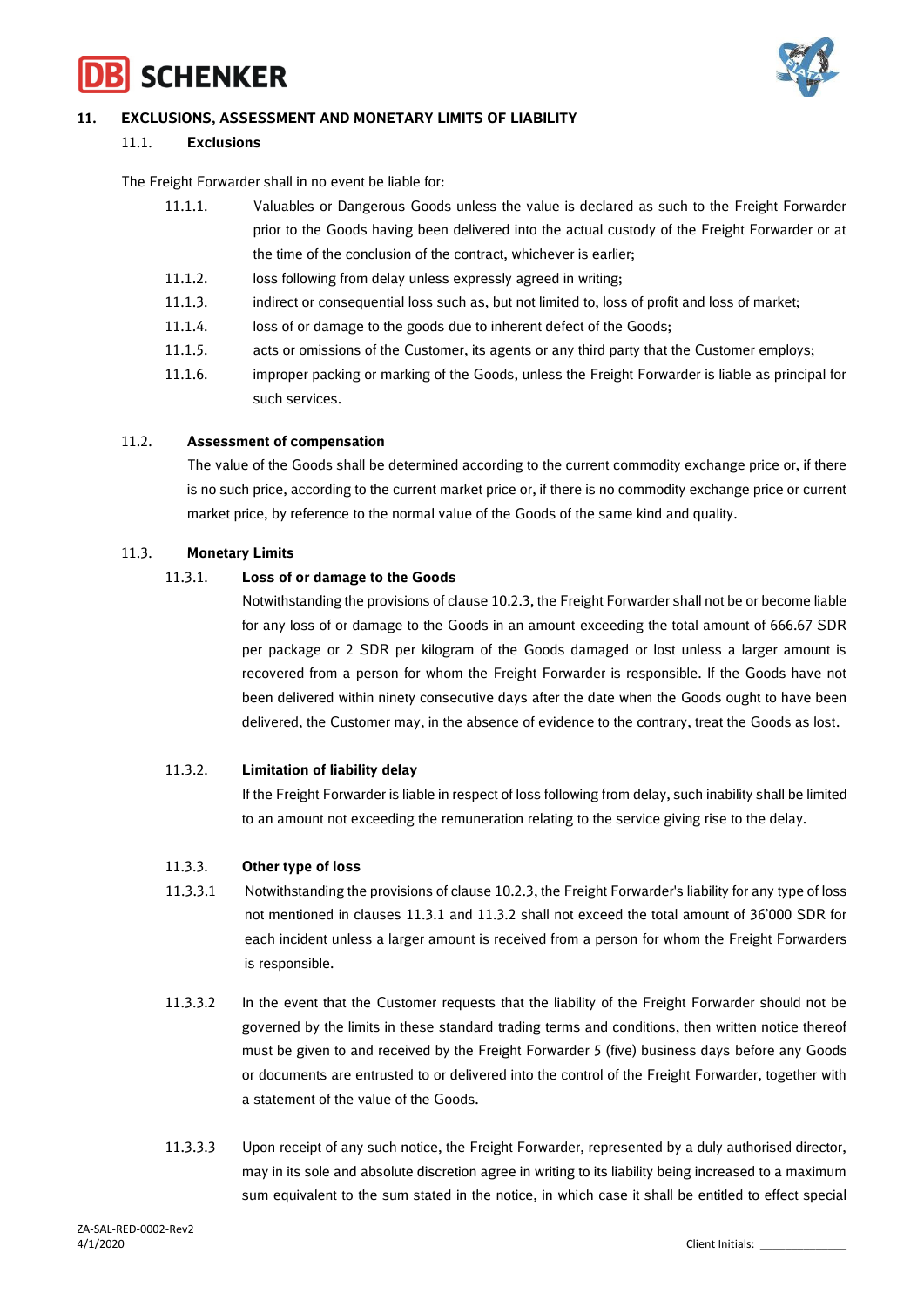



insurance to cover its maximum liability and the party giving the notice shall be deemed, by so doing, to have agreed and undertaken to pay the Freight Forwarder the sum of the premium payable by the Freight Forwarder for such insurance. If the Freight Forwarder does not so agree, the normal limits contained in these standard trading terms and conditions shall apply.

## **12. NOTICE OF DAMAGE OR LOSS**

- 12.1. Unless notice of loss of or damage to the Goods, specifying the general nature of such loss or damage is given in writing to the Freight Forwarder by the person entitled to receive the Goods when they are handed over to him, such handing over is prima facie evidence of the delivery of the Goods in good order and condition.
- 12.2. Where such loss or damage is not apparent, the same prima facie effect shall apply if notice in writing is not given within 7 calendar days after the day when the Goods were handed over to the person entitled to receive them.
- 12.3. With respect to all other loss or damage, any claim by the Customer against the Freight Forwarder arising in respect of any service provided for the Customer or which the Freight Forwarder has undertaken to provide shall be made in writing and notified to the Freight Forwarder within 14 calendar days of the date upon which the Customer became or should have become aware of any event or occurrence alleged to give rise to such claim.
- 12.4. Any claim not made and notified as aforesaid shall be deemed to be waived and absolutely barred except where the Customer can show that it was impossible for him to comply with this time limit and that he has made the claim as soon as it was reasonably possible for him to do so.

## **13. TIME BAR**

- 13.1. The Freight Forwarder shall be discharged of all liability unless suit is brought within 9 calendar months after the delivery of the Goods, or the date when the Goods should have been delivered, or the date when failure to deliver the Goods would give the consignee the right to treat the Goods as lost. The Freight Forwarder may, on written request by the Customer and if agreed to by the Freight Forwarder, extend such period in writing.
- 13.2. With respect to any other loss other than loss of or damage to the Goods, the 9 (nine) months period shall be calculated from the time when the failure of the Freight Forwarder giving right to the claim occurred.

## **14. APPLICABILITY TO ACTIONS IN DELICT OR OTHERWISE**

These standard trading terms and conditions apply to all claims against the Freight Forwarder whether the claim be founded in contract or in delict or otherwise.

## **15. LIABILITY OF SERVANTS AND OTHER PERSONS**

These standard trading terms and conditions apply whenever any claim is made against a servant, agent or other person the Freight Forwarder engaged for the performance of the Freight Forwarding Service (including any independent contractor) whether such claims are founded in contract, delict or otherwise, and the aggregate liability of the Freight Forwarder and such servants, agents or other persons shall not exceed the limit applicable to the service concerned as expressly agreed between the Freight Forwarder and the Customer or following from these standard trading terms and conditions.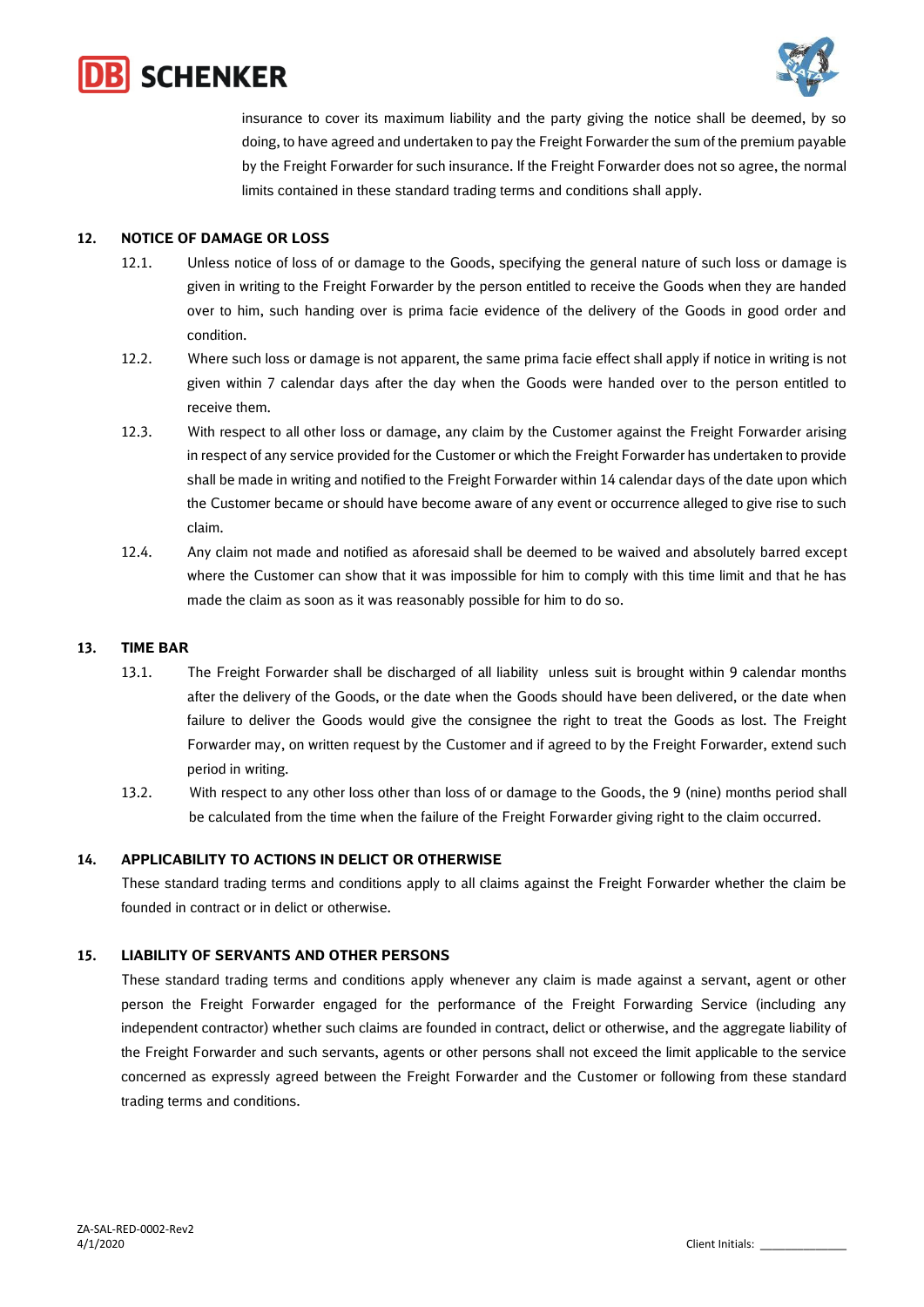



## **PART III. THE CUSTOMER'S OBLIGATIONS AND LIABILITY**

## **16. UNFORESEEN CIRCUMSTANCES**

In the event that the Freight Forwarder, in case of unforeseen circumstances, acts in the best interest of the Customer and extra costs and charges are incurred, the Customer will be liable for these extra costs and charges.

## **17. PAYMENT**

- 17.1. Unless otherwise specifically agreed by the Freight Forwarder in writing, the Customer shall pay the Freight Forwarder in cash, by way of electronic funds transfer, all sums due to the Freight Forwarder, without deduction or set-off and payment shall not be withheld or deferred on account of any counterclaim or nonperformance which the Customer may allege.
- 17.2. In the event that the Customer has not paid the entire sum due by the due day (as stipulated in the Customer's credit application), then the entire sum in respect of all Freight Forwarding Services rendered by the Freight Forwarder to the Customer and funds disbursed by the Freight Forwarder on behalf of the Customer (whether or not these funds are related to the transaction in respect of which the Customer has defaulted), shall become immediately due, owing and payable to the Freight Forwarder.
- 17.3. In addition, the Customer shall be liable for the payment of interest, calculated daily and compounded monthly at the prime rate of interest plus 2%, in respect of all such sums.
- 17.4. In the event of the Customer breaching any of its obligations and/or failing to timeously make payment of any sum to the Freight Forwarder, the Customer agrees to pay, and shall be liable to pay, all legal costs on the attorney and own client scale, including collection charges and tracing agents fee incurred by the Freight Forwarder in recovering any such sum from the Customer.
- 17.5. The Freight Forwarder may in its sole discretion appropriate any payments made by the Customer to any principal debt owed by the Customer to the Freight Forwarder, irrespective of when it arose, or to interest only, or to legal or other costs, or to any such combination of principal debt, interest and costs as it may in its sole discretion determine, irrespective of any purported allocation or appropriation being made by the Customer at the time of payment or at any other time.
- 17.6. A certificate of balance signed by the Freight Forwarder's Chief Executive Officer or Chief Financial Officer stating the indebtedness of the Customer to the Freight Forwarder or certifying that certain services were rendered and/or funds disbursed and/or Goods delivered, shall be prima facie evidence of the Customer's indebtedness to the Freight Forwarder or of the rendering of such services, disbursement of such funds or delivery of such Goods.
- 17.7. The Freight Forwarder may, at any time, withdraw any credit facilities afforded to the Customer without prior notice and the nature and extent of such facilities shall at all times be at the Freight Forwarder's sole discretion, and the entire sum owed to the Freight Forwarder at the time of such withdrawal shall immediately become due, owing and payable to the Freight Forwarder.
- 17.8. If any Customer acted as agent on behalf of another party, and that other party fails to pay any sums due to the Freight Forwarder, the Freight Forwarder may recover such sums directly from the Customer and the Customer agrees to pay such sums on demand.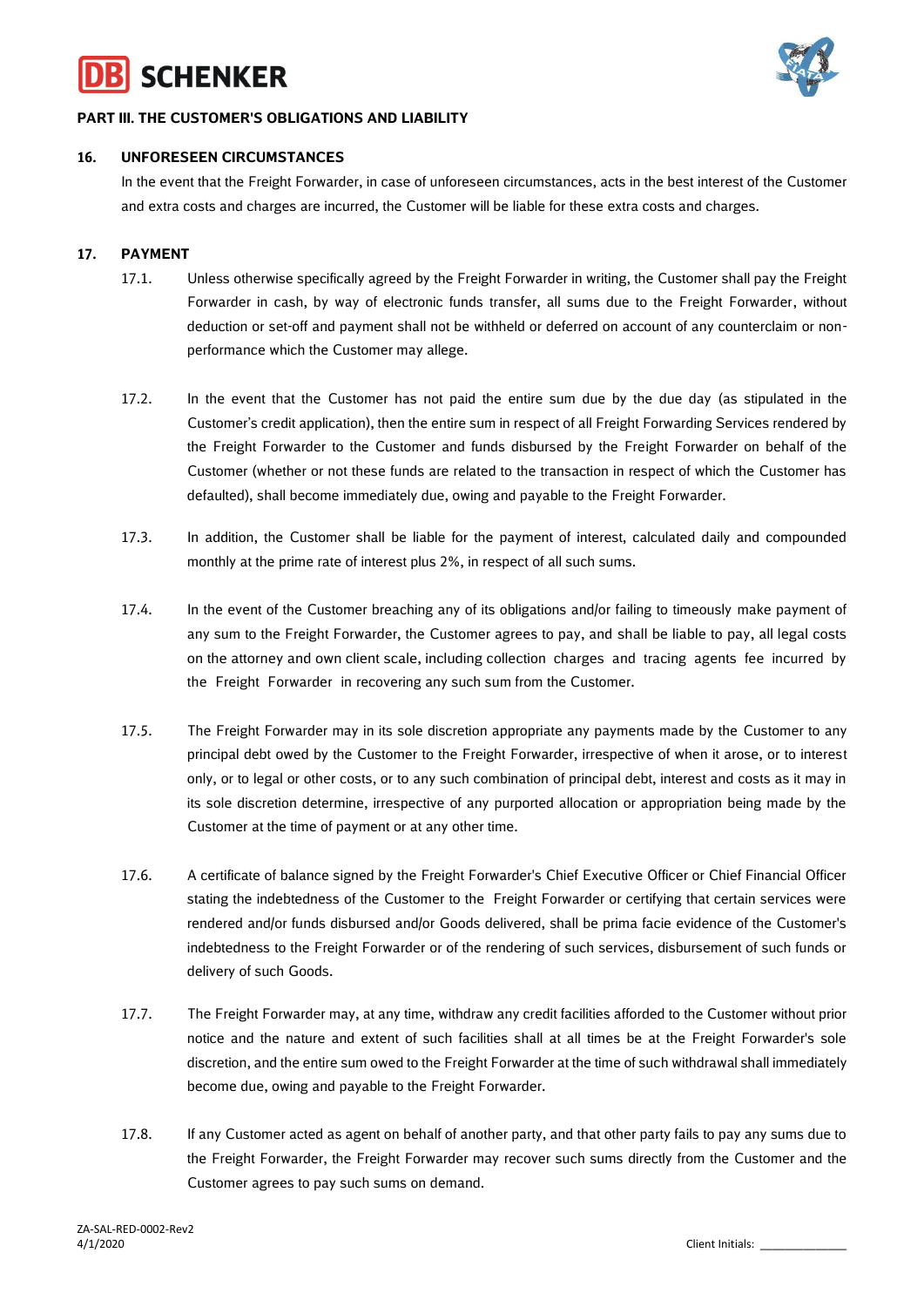



17.9. The Freight Forwarder shall under no circumstances be precluded from raising a debit and obtaining payment in respect of any fee or disbursements due to it notwithstanding that a previous debit or debits, whether excluding or partly excluding the items subsequently requiring to be charged or recovered, had been raised and whether or not any notice had been given that further debits were to follow.

## **PART IV. GENERAL PROVISIONS**

#### **18. LIEN AND PLEDGE**

- 18.1. All Goods and documents relating to the Goods, including but not limited to, bills of lading, waybills (whether sea freight or airfreight) and import permits as well as all refunds, repayments, claims and other recoveries shall be subject to a special and general lien and pledge, either for sums due in respect of such Goods or for other sums due to the Freight Forwarder from the Customer, sender, Owner, consignee, importer or the holder of the bill of lading or their agents, if any.
- 18.2. If any sums due to the Freight Forwarder are not paid within 7 calendar days after notice has been given to the person from whom the sums are due that such Goods or documents are being detained, they may be sold by auction or by private treaty without further notice to the Customer, Owner or consignee, at the sole discretion of the Freight Forwarder and at the expense of such person and the net proceeds will be applied towards the satisfaction of such indebtedness.

#### **19. FORCE MAJEURE**

- 19.1. If either Party is prevented or restricted from carrying out all or any of its obligations under these terms and conditions by a Force Majeure event, the Party so affected shall, to the extent so prevented, be relieved of its obligations hereunder (excluding payment obligations) during the period of such event, provided always that written notice of the occurrence constituting the Force Majeure event is given by the affected Party within 2 (two) business days of knowledge of the Force Majeure event.
- 19.2. The Freight Forwarder shall not be liable for any delay, any failure in the performance of the Freight Forwarding Services or any rate increase if and to the extent that such delay, failure or rate increase is caused by a Force Majeure event.
- 19.3. The Customer shall reimburse the Freight Forwarder for any increase in costs actually incurred by the Freight Forwarder as a result of a Force Majeure event, alternatively, for any increase in costs in excess of such percentage as determined by the Freight Forwarder in its sole discretion, relating to resources and/or any activity supporting the Freight Forwarding Services, such as but not limited to, delays, changes, the promulgation of new laws, regulations or directives, reductions in capacity, cancellations or any other type of disruption in the supply chain not known to the Freight Forwarder at the conclusion of these terms and conditions.
- 19.4. The Parties agree that should the Force Majeure event last more than 2 (two) consecutive calendar months, the person which has not invoked Force Majeure to excuse any non-performance of its obligations may terminate these terms and conditions by giving written notice to the other party.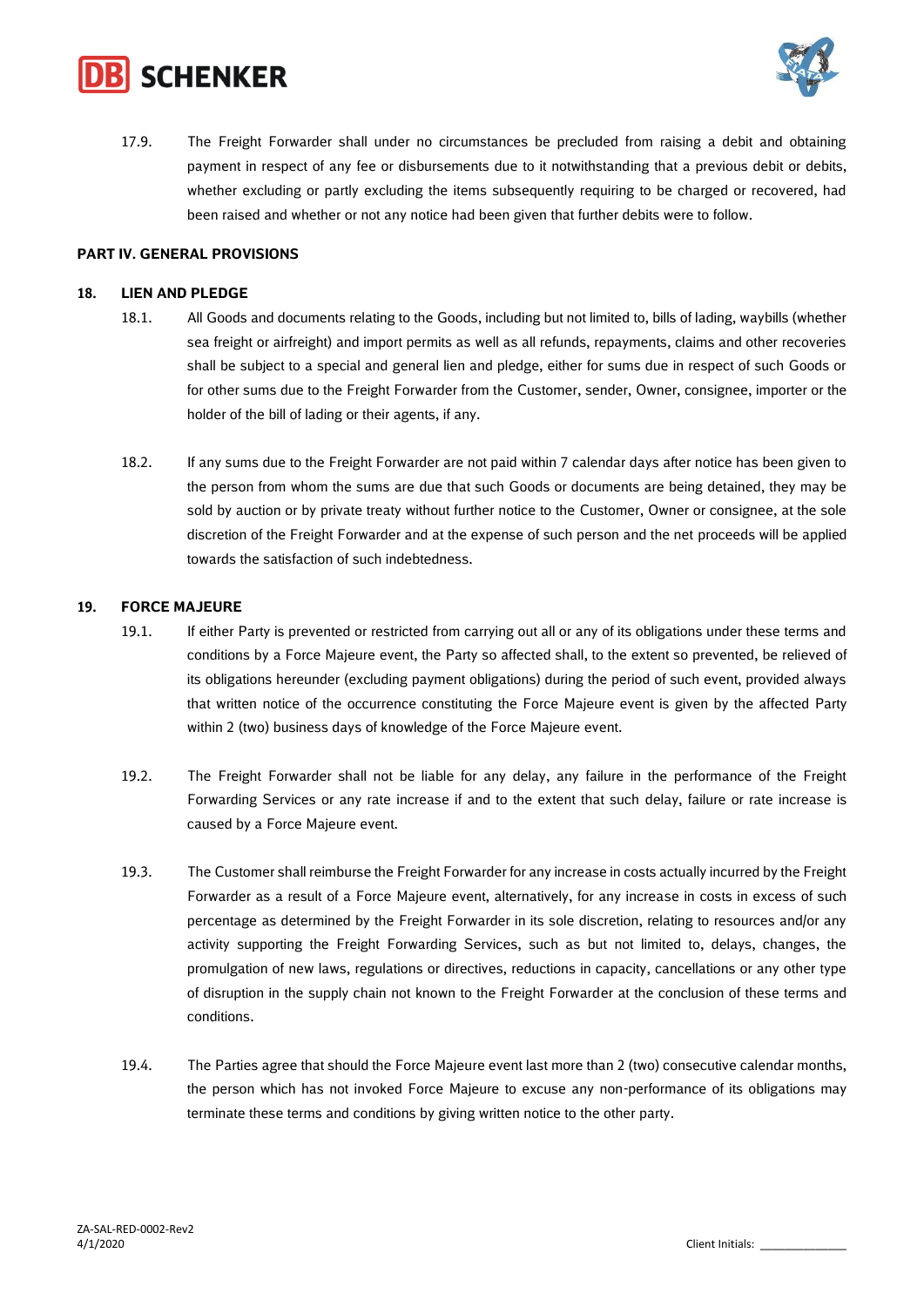



- 19.5. The Freight Forwarder shall not be liable for any delay, any failure in the performance of the Freight Forwarder services or any rate increase if and to the extent that such delay, failure or rate increase is caused by a Force Majeure event.
- 19.6. The Customer shall reimburse the Freight Forwarder for any increase in costs actually incurred by the Freight Forwarder for resources and/or activities supporting the Freight Forwarder services due to a Force Majeure event, including but not limited to delays, changes, reductions in capacity, cancellations or any other type of disruption in the supply chain or new laws not known to the Freight Forwarder at the conclusion of this contract.

## **20. NON-VARIATION**

No variation of these trading terms and conditions, including this clause, shall be binding on the Freight Forwarder unless it is in writing and signed by a duly authorised director of the Freight Forwarder, which director must have the actual authority to vary these terms and conditions. Any purported variation or alteration of these trading terms and conditions otherwise than described above shall be of no force and effect.

#### **21. NON-WAIVER**

No extension of time or waiver or relaxation of any of these trading terms and conditions shall operate as an estoppel against the Freight Forwarder or the Customer in respect of its rights under these trading terms and conditions and shall not preclude the Freight Forwarder or the Customer from thereafter exercising its rights strictly in accordance with these trading terms and conditions.

#### **22. LAW AND JURISDICTION**

These trading terms and conditions and all agreements entered into between the Freight Forwarder and the Customer pursuant thereto shall be governed by and construed in accordance with the laws of the Republic of South Africa. The Customer hereby consents to the non-exclusive jurisdiction of the High Court of South Africa, South Gauteng Local Division, Johannesburg exercising its Admiralty Jurisdiction.

## **23. NOTICES**

- 23.1. The Customer's physical address as set out in the business application form or, failing which, on the Customer's most recently reviewed letterhead or, failing which, the Customer's registered or physical address, shall constitute the Customer's nominated address for all purposes in connection with these trading terms and conditions and any agreement entered into by the Customer and the Freight Forwarder, unless the Customer provides an alternative address by written notice to the Freight Forwarder.
- 23.2 Notices given to the above addresses or by electronic mail to the correct electronic mail address shall be deemed to have been duly given on delivery, if delivered by hand; or on dispatch, if sent by electronic mail.

#### **24. OWNER'S RISK**

All handling, packing, loading, unloading, warehousing and transporting of Goods by or on behalf of or at the request of the Freight Forwarder are carried out at the sole risk of the Customer and/or Owner, and the Customer indemnifies the Freight Forwarder accordingly.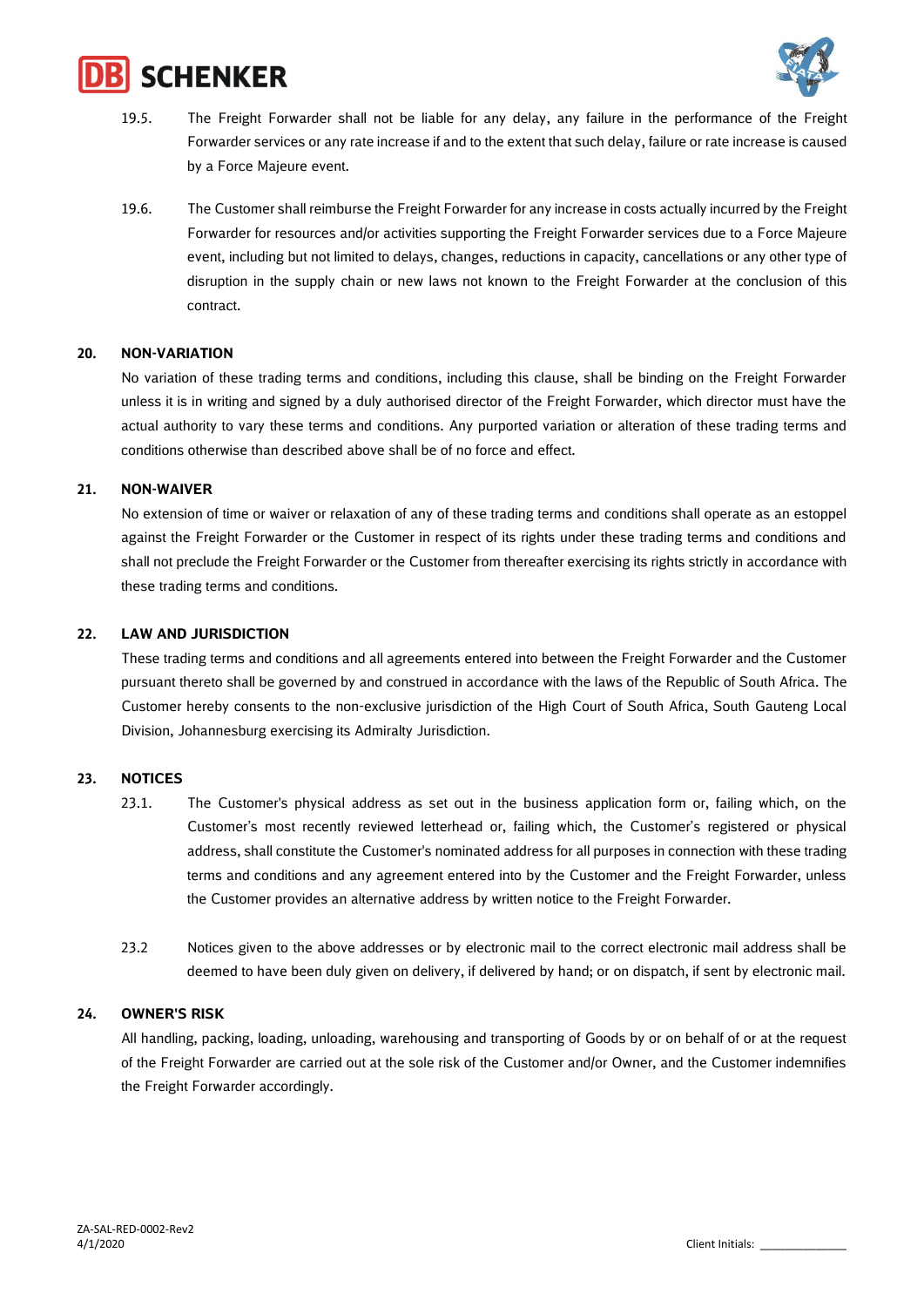# **SCHENKER**



## **25. SPECIAL CONDITIONS RELATING TO ELECTRONIC DATA**

- 25.1. Notwithstanding the provisions of any legislation or other law regulating electronic communications and transactions, the Freight Forwarder shall only be deemed to have received electronic data and/or messages when such electronic data and/or messages have been retrieved, processed and read by the addressee.
- 25.2. Under no circumstances whatsoever (including negligence on the part of the Freight Forwarder or its employees) shall the Freight Forwarder be liable for any loss or damage arising from or consequent upon the provision by the Freight Forwarder to the Customer, in whatever manner and/or form, of incorrect information, including electronically communicated information or data, where such incorrect information or data has by been generated by and provided to the Freight Forwarder by any person with whom the Freight Forwarder conducts business, and/or any other third party.
- 25.3. The Freight Forwarder shall furthermore under no circumstances whatsoever be liable for any loss or damage arising from or consequent upon any failure and/or malfunction, for whatever reason, and regardless of negligence in whatever degree on the part of the Freight Forwarder, of the Freight Forwarder's computer systems and/or software programs provided and/or operated by the Freight Forwarder and/or by any person with whom the Freight Forwarder conducts business, and/or any third party, and which systems shall include the Freight Forwarder's electronic automated information service provided to its Customers.

## **26. PROTECTION OF PERSONAL INFORMATION ACT 4 OF 2013**

The Freight Forwarder and the Customer will ensure that they have due regard to generally accepted information security practices and procedures which may apply to them, in terms of the Protection of Personal Information Act 4 of 2013, as amended, or any applicable law and will implement reasonable measures to secure the data and personal information hosted by them.

## **27. APPLICABILITY TO ACTIONS IN DELICT OR OTHERWISE**

These standard trading terms and conditions apply to:

- 27.1. All claims against the Freight Forwarder whether the claim be founded in contract, delict or otherwise.
- 27.2. All claims that are made against a servant, agent or other person engaged for the performance of the Freight Forwarding Services (including any independent contractor), whether such claims are founded in contract, delict or otherwise, and the aggregate liability of the Freight Forwarder and such servants, agents or other persons shall not exceed the monetary limits set forth herein or as expressly agreed between the Freight Forwarder and the Customer.

## **28. INFORMATION**

The Customer shall be deemed to have guaranteed to the Freight Forwarder at the time the Goods were taken in charge by the Freight Forwarder of the accuracy of all particulars relating to the general nature of the Goods, their marks, number, weight, volume and quantity and, if applicable, to the dangerous character of the Goods, as furnished by him or on his behalf.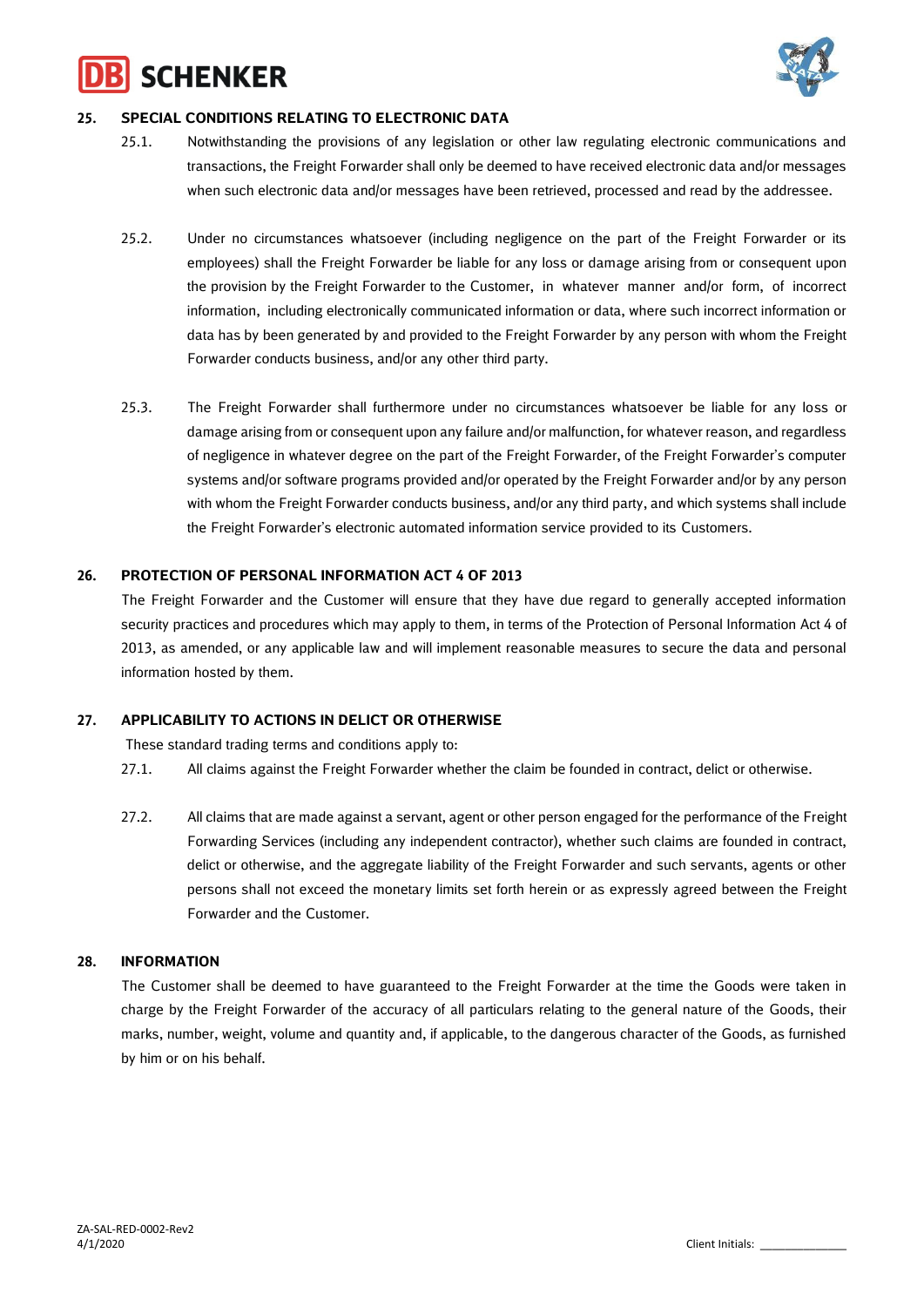



## **29. DUTY OF INDEMNIFICATION**

## 29.1. **General duty of indemnification**

The Customer shall indemnify and hold the Freight Forwarder harmless in respect of any claims of a General Average nature which may be made on him and shall provide such security as may be required by the Freight Forwarder in this regard.

## 29.2. **Duty of indemnification in respect of General Average**

The Customer shall indemnify and hold the Freight Forwarder harmless in respect of any claims of a General Average nature which may be made on him and shall provide such security as may be required by the Freight Forwarder in this regard.

## **30. THE CUSTOMER'S LIABILITY**

The Customer shall indemnify and hold the Freight Forwarder harmless for all loss or damage, penalties, fines, costs, expenses and official charges incurred resulting from the Customer's inaccurate or incomplete information or instructions; or the handing over by the Customer (or any person acting on his behalf) to the Freight Forwarder (or to any other person to whom the Freight Forwarder may become liable), of Goods having caused death or personal injury, damage to property, environmental damage or any other type of loss.

## **31. TRADE COMPLIANCE**

- 31.1 The Parties agree that export, import and re-export of goods and/or the provision of related services may be subject to trade laws and regulations validly enacted by a competent authority ("Trade Regulations"), which may inter alia include EU and U.S. export laws and regulations. Each Party warrants and represents that, in the fulfilment of its obligations hereunder it complies and will continue to comply with all Trade Regulations applicable to it, which may include, but not be limited to sanctions requirements, antiboycott restrictions and restricted party screening in export, customs, import and in-country activities.
- 31.2 The Customer is responsible for determining whether Customer's goods are subject to such Trade Regulations and will obtain all necessary licenses, approvals, authorisations and/or exemptions thereto and will provide the Freight Forwarder with all relevant information the Freight Forwarder may reasonably request for review of compliance with Trade Regulations prior to Freight Forwarder's performance of respective Services.
- 31.3 With respect to Services related to countries for which U.S. embargos have been imposed or are imposed in the future, Customer specifically confirms that (i) these shipments will not contain U.S. origin products or products with a U.S. content, except in accordance with an applicable authorisation from competent U.S. government authorities and (ii) these shipments and/or other services related to such countries will have no U.S. connections, unless such shipments and/ or services are authorised by competent U.S. government authorities.
- 31.4 The Freight Forwarder reserves the right to suspend provision of Services without any liability in cases where any trade restrictions apply, are newly imposed/ re-imposed, or amended.
- 31.5 Customer acknowledges that Freight Forwarder is not obligated and will not provide services relating to goods for internal repression, ITAR goods and/or military goods and warrants to not hand over or have handed over such goods to Freight Forwarder for the provision of services.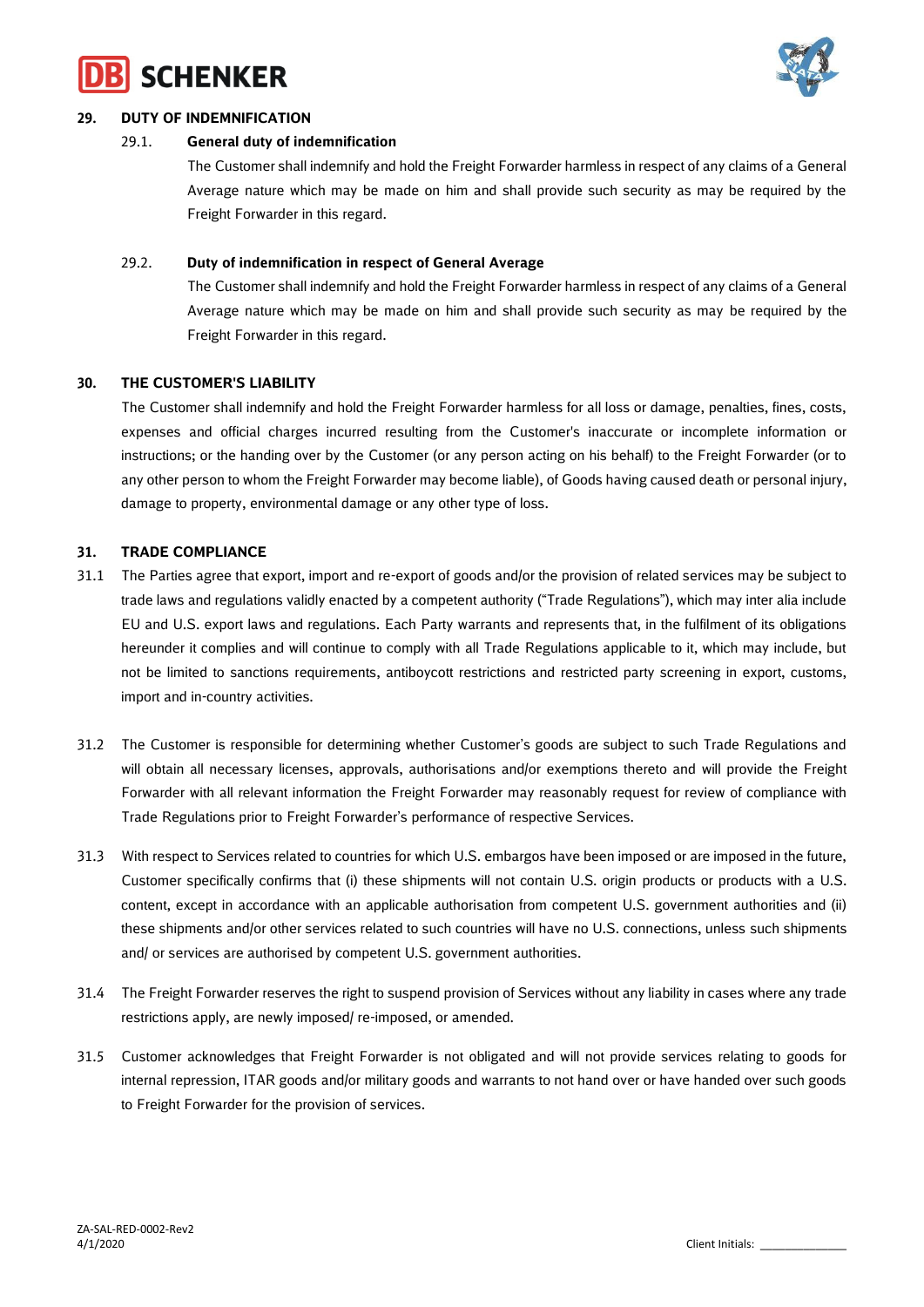



## **32. NON-SOLICITATION**

Neither Party will, for the duration of these standard terms and conditions and for a period of 12 (twelve) months after its termination or expiration, whether directly or indirectly, induce or solicit any employee of the other party to terminate its employment with such party, except with the prior written consent of such other party.

#### **33. DEFINITIONS**

- 33.1 **Carrier** means any person actually performing the carriage of the Goods with his own means of transport (performing Carrier) and any person subject to carrier liability as a result of an express or implied undertaking to assume such liability (contracting carrier).
- 33.2 **Customer** means any person having right or obligations under the contract of Freight Forwarding Services concluded with the Freight Forwarder as a result of his activity in connection with such a service.
- 33.3 **Dangerous Goods** means Goods which are officially classified as hazardous as well as Goods which are or may become dangerous, flammable, radioactive, noxious or damaging by nature.
- 33.4 **Freight Forwarding Services** means services of any kind relating to the carriage (performed by single mode or multimodal transport means), consolidation storage, handling, packing or distribution of the Goods as well as ancillary and advisory services in connection therewith, including but not limited to, customs and fiscal matters, declaring the Goods for official purposes, procuring insurance of the Goods and collecting or procuring payment or documents related to the Goods. Freight Forwarding Services are also include logistical services with modern information and communication technology in connection with the carriage, handling or storage of the Goods, and the total supply chain management.
- 33.5 **Freight Forwarder** means the person concluding the contract of Freight Forwarding Services with a customer.
- 33.6 **Force Majeure** means Act of God, any natural disaster, adverse weather conditions, diseases, epidemic, pandemic, plague, quarantine restrictions, governmental action, war terrorism, riot, civil commotion, strike, industrial action, trade or economic sanctions, or any other circumstance beyond a person's reasonable control.
- 33.7 **Goods** means any property including live animals as well as containers, pallets or similar articles of transport packaging not supplied by the Freight Forwarder.
- 33.8 **In writing** includes written information generated, sent, received or stored by electronic, magnetic, optical or similar means, including but not limited to electronic data, interchange, telegram, telefax, or electronic mail, if the information is accessible so as to be available so as to be able for subsequent reference.
- 33.9 **Mandatory Law** means any statutory law the provisions of which cannot be departed from by contractual stipulations to the determent of the Customer.
- 33.10 **SDR** means a Special Drawing Right as defined by the International Monetary Fund.